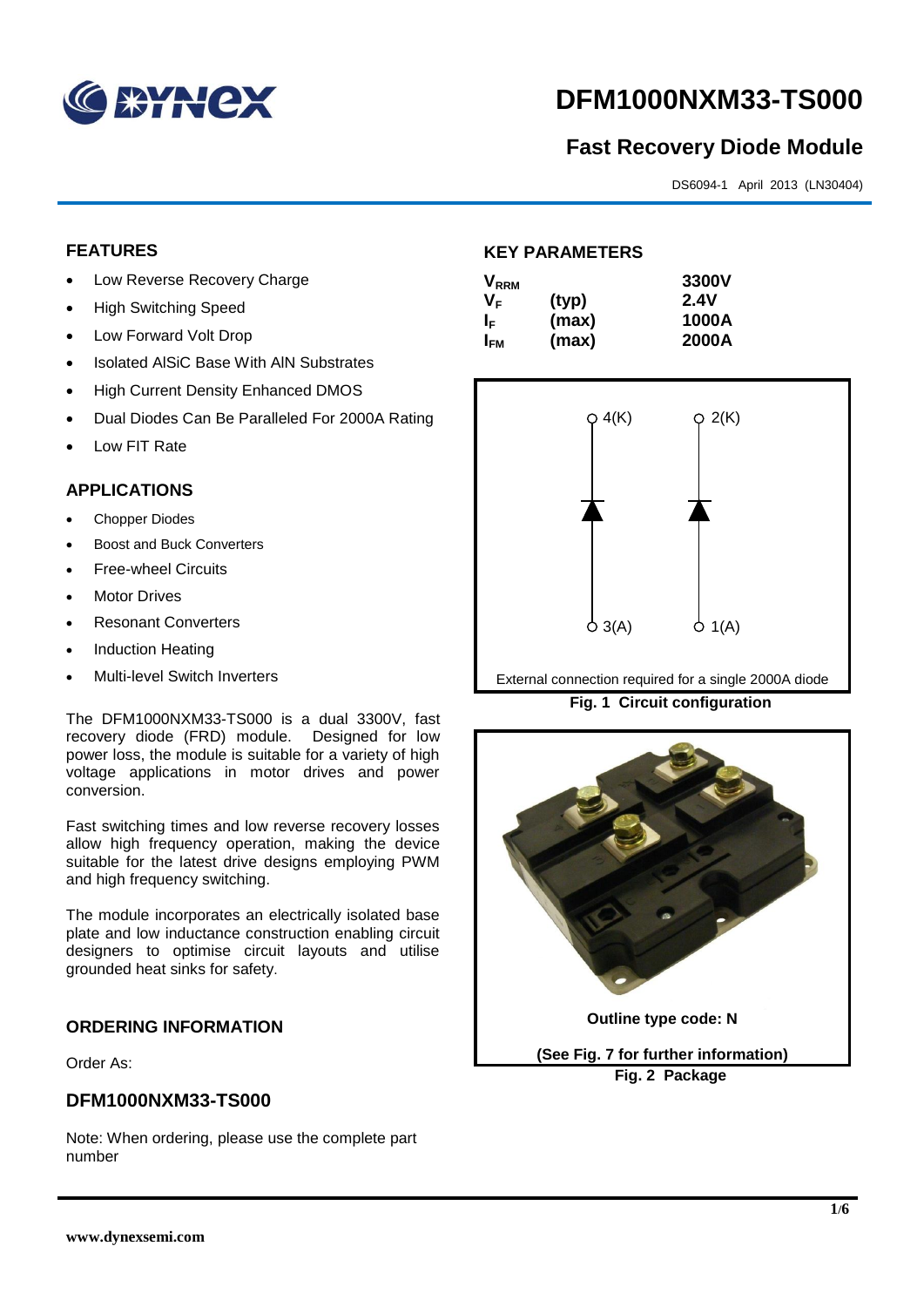#### **ABSOLUTE MAXIMUM RATINGS**

Stresses above those listed under 'Absolute Maximum Ratings' may cause permanent damage to the device. In extreme conditions, as with all semiconductors, this may include potentially hazardous rupture of the package. Appropriate safety precautions should always be followed. Exposure to Absolute Maximum Ratings may affect device reliability.

#### **Tcase = 25°C unless stated otherwise**

| Symbol                 | <b>Parameter</b>                | <b>Test Conditions</b>                                   | Max. | <b>Units</b> |
|------------------------|---------------------------------|----------------------------------------------------------|------|--------------|
| <b>V<sub>RRM</sub></b> | Repetitive peak reverse voltage | $T_i = 150^{\circ}C$                                     | 3300 | V            |
| $I_F$                  | Forward current (per arm)       | DC, $T_{\text{case}} = 90^{\circ}$ C                     | 1000 | A            |
| $I_{FM}$               | Max. forward current            | $T_{\text{case}} = 135^{\circ}C, t_{p} = 1ms$            | 2000 | A            |
| $I^2t$                 | $I2t$ value fuse current rating | $V_R = 0$ , $t_p = 10$ ms, $T_i = 150^{\circ}$ C         | 320  | $kA^2s$      |
| $P_{max}$              | Max. power dissipation          | $T_{\text{case}} = 25^{\circ}C$ , $T_i = 150^{\circ}C$   | 5.2  | <b>KW</b>    |
| V <sub>isol</sub>      | Isolation voltage - per module  | Commoned terminals to base plate.<br>AC RMS, 1 min, 50Hz | 6000 | $\vee$       |
| $Q_{PD}$               | Partial discharge - per module  | IEC1287, $V_1$ = 3500V, $V_2$ = 2600V, 50Hz RMS          | 10   | рC           |
| V <sub>RRM</sub> DC    | DC Voltage stability            | 25°C at sea level, 100 FITs                              | 2100 | V            |

# **THERMAL AND MECHANICAL RATINGS**

| Internal insulation material:     | AIN              |
|-----------------------------------|------------------|
| Baseplate material:               | AISiC            |
| Creepage distance:                | 33mm             |
| Clearance:                        | 20 <sub>mm</sub> |
| CTI (Comparative Tracking Index): | >600             |

| Symbol                     | <b>Parameter</b>                                      | <b>Test Conditions</b>                        | Min   | Typ. | Max | <b>Units</b>    |
|----------------------------|-------------------------------------------------------|-----------------------------------------------|-------|------|-----|-----------------|
| $R_{th(i-c)}$              | Thermal resistance (per arm)                          | Continuous dissipation -<br>junction to case  | -     |      | 24  | °C/kW           |
| $R_{th(c-h)}$              | Thermal resistance -<br>case to heatsink (per module) | Mounting torque 5Nm<br>(with mounting grease) |       |      | 6   | °C/kW           |
| T,                         | Junction temperature                                  |                                               | $-40$ | ۰    | 150 | $^{\circ}C$     |
| ${\mathsf T}_{\text{stg}}$ | Storage temperature range                             |                                               | $-40$ | ۰    | 125 | $\rm ^{\circ}C$ |
|                            |                                                       | Mounting - M6                                 | -     |      | 5   | Nm              |
|                            | <b>Screw Torque</b>                                   | Electrical connections - M8                   | ۰     |      | 10  | Nm              |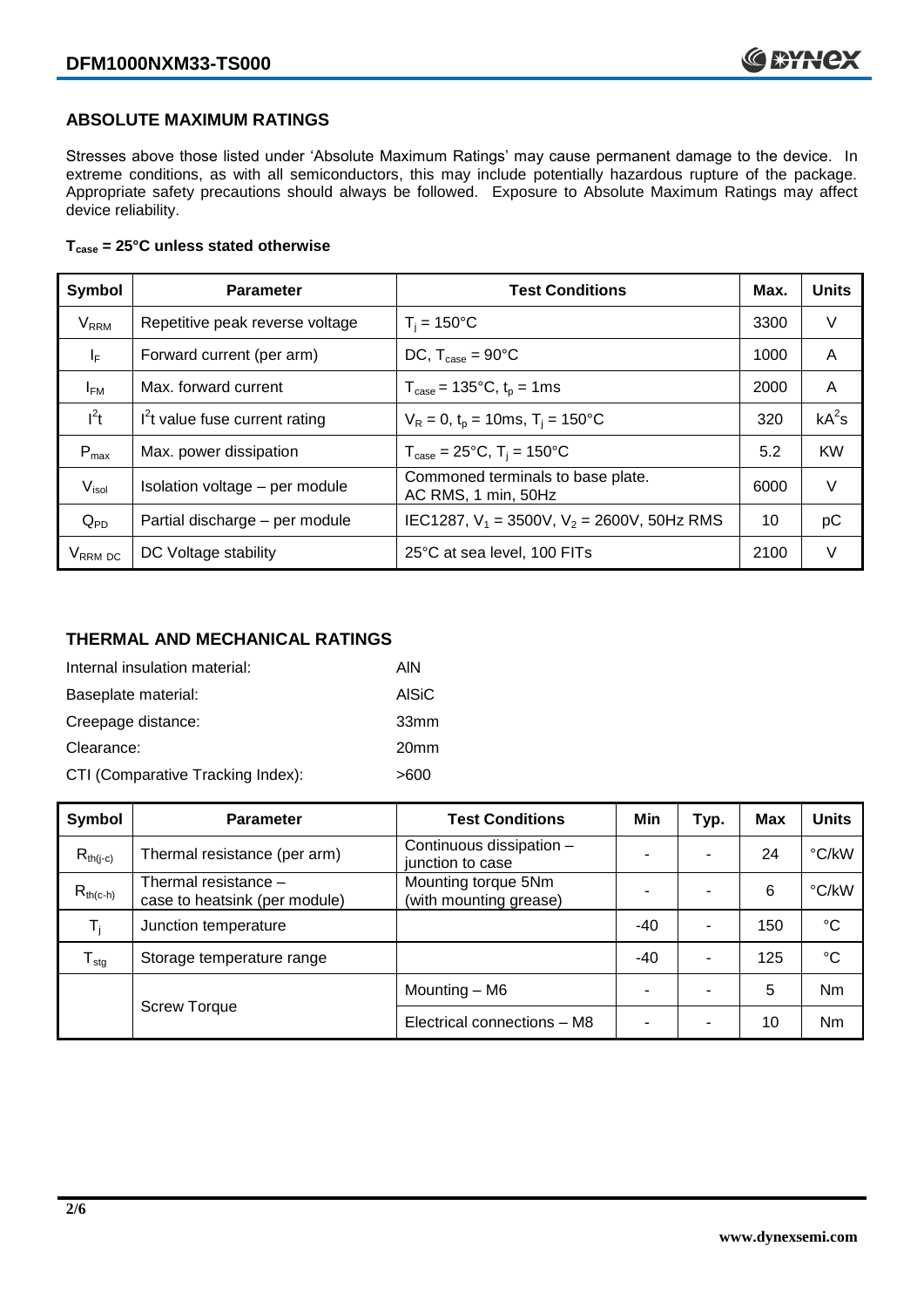# **STATIC ELECTRICAL CHARACTERISTICS – PER ARM**

**Tcase = 25°C unless stated otherwise.**

| Symbol       | <b>Parameter</b>     | <b>Test Conditions</b>                 | Min | Гур | <b>Max</b> | <b>Units</b> |
|--------------|----------------------|----------------------------------------|-----|-----|------------|--------------|
| $I_{\rm RM}$ | Peak reverse current | $V_R = 3300V$ , T <sub>i</sub> = 150°C |     |     | 60         | mA           |
| $V_F$        | Forward voltage      | $I_F = 1000A$                          |     | 2.4 |            | V            |
|              |                      | $I_F = 1000A$ , $T_i = 125^{\circ}C$   |     | 2.5 |            | V            |
|              |                      | $I_F = 1000A$ , $T_i = 150^{\circ}C$   |     | 2.4 |            | V            |
| Lм           | Inductance           | -                                      |     | 25  |            | nH           |

### **DYNAMIC ELECTRICAL CHARACTERISTICS – PER ARM**

### **Tcase = 25°C unless stated otherwise**

| Symbol          | <b>Parameter</b>              | <b>Test Conditions</b>   | Min | $\tau_{\text{yp.}}$ | <b>Max</b> | <b>Units</b> |
|-----------------|-------------------------------|--------------------------|-----|---------------------|------------|--------------|
| $Q_{rr}$        | Reverse recovery charge       | $I_F = 1000A$            |     | 570                 |            | $\mu$ C      |
| 1 <sub>rr</sub> | Peak reverse recovery current | $V_R = 1800V$            |     | 615                 |            | A            |
| $E_{rec}$       | Reverse recovery energy       | $dl_F/dt = 2700 A/\mu s$ |     | 670                 |            | mJ           |

#### **Tcase = 125°C unless stated otherwise**

| Symbol                     | <b>Parameter</b>              | <b>Test Conditions</b>  | Min | Typ. | Max | <b>Units</b> |
|----------------------------|-------------------------------|-------------------------|-----|------|-----|--------------|
| $\mathsf{Q}_{\mathsf{rr}}$ | Reverse recovery charge       | $I_F = 1000A$           |     | 935  |     | μC           |
| - Irr                      | Peak reverse recovery current | $V_R = 1800V$           |     | 775  |     | Α            |
| $E_{rec}$                  | Reverse recovery energy       | $dl_F/dt = 2700A/\mu s$ |     | 1150 |     | mJ           |

### **Tcase = 150°C unless stated otherwise**

| Symbol    | <b>Parameter</b>              | <b>Test Conditions</b>   | Min | Typ. | Max | <b>Units</b> |
|-----------|-------------------------------|--------------------------|-----|------|-----|--------------|
| $Q_{rr}$  | Reverse recovery charge       | $I_F = 1000A$            |     | 1070 |     | μC           |
| - Irr     | Peak reverse recovery current | $V_R = 1800V$            |     | 800  |     | Α            |
| $E_{rec}$ | Reverse recovery energy       | $dl_F/dt = 2700 A/\mu s$ |     | 1300 |     | mJ           |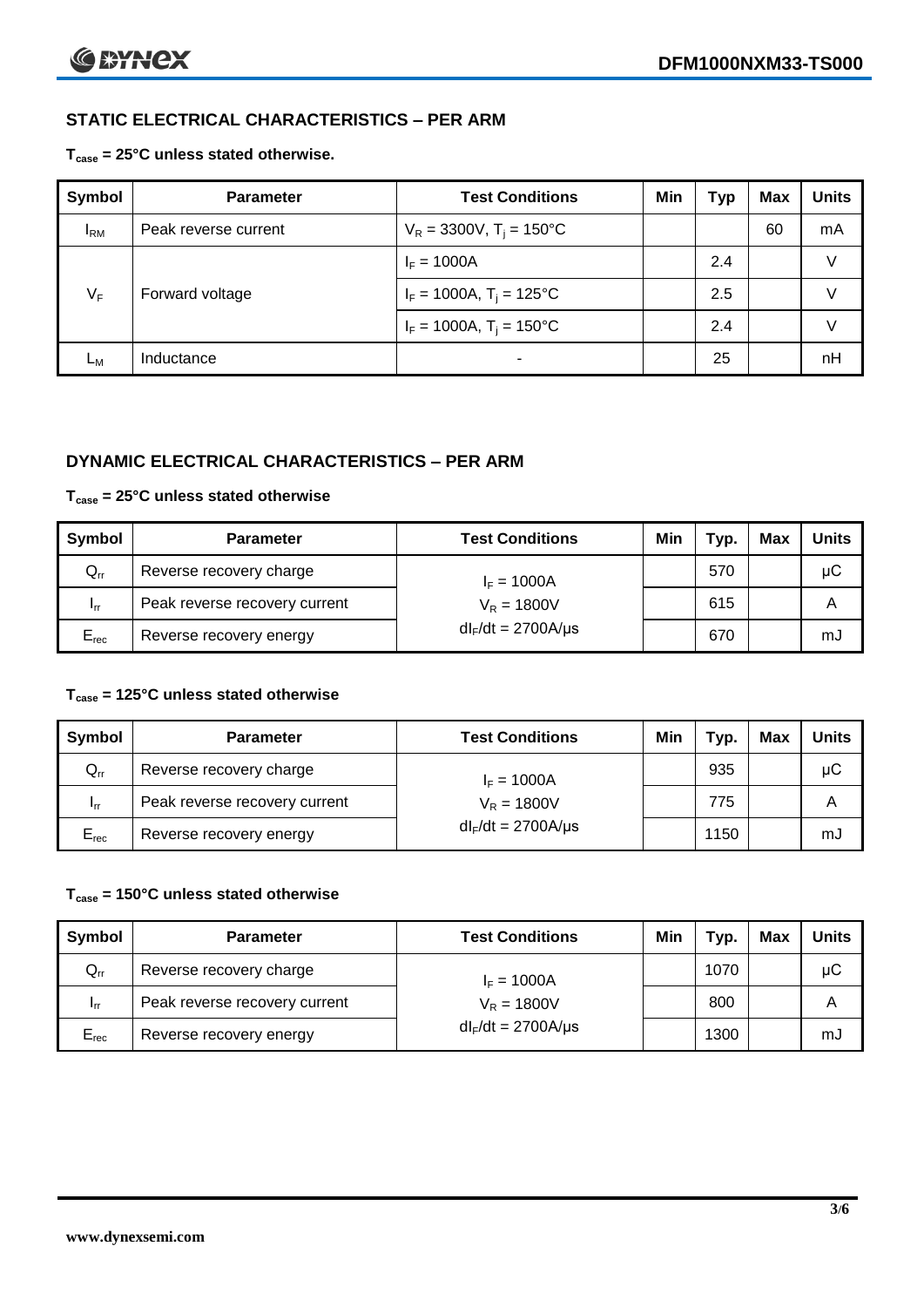

**Fig. 5 DC current rating vs case temperature Fig. 6 Reverse Bias Safe Operating Area (RBSOA)**

 $\bf{0}$ 

 $\bf{0}$ 

800

1600

Reverse Voltage, VR - (V)

2400

3200

**C BYNCX** 

 $\overline{0}$ 

 $\bf{0}$ 

25

50

75

Case temperature, T<sub>CASE</sub> - (°C)

100

125

150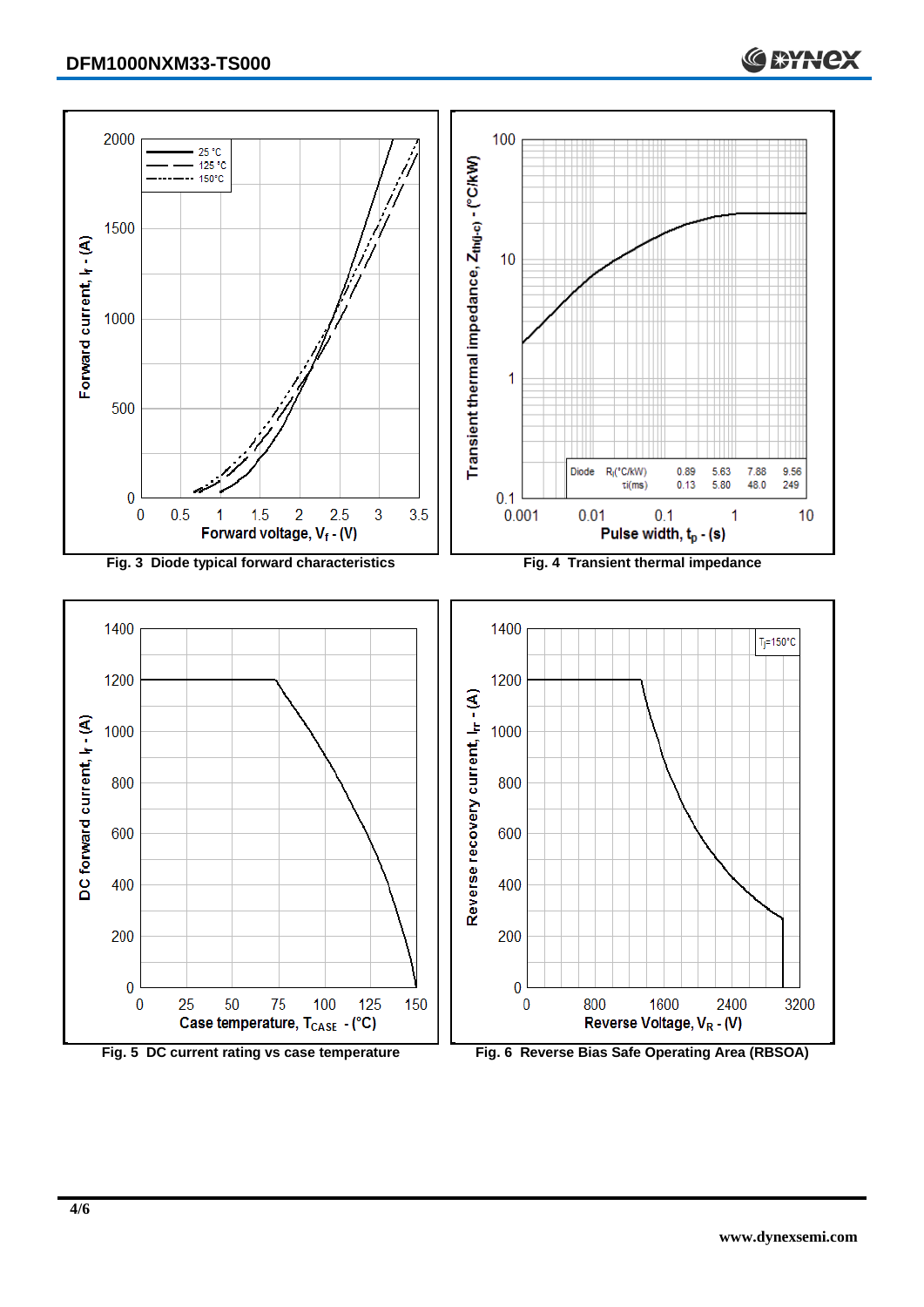



#### **PACKAGE DETAILS**

For further package information, please visit our website or contact Customer Services. All dimensions in mm, unless stated otherwise. **DO NOT SCALE.**